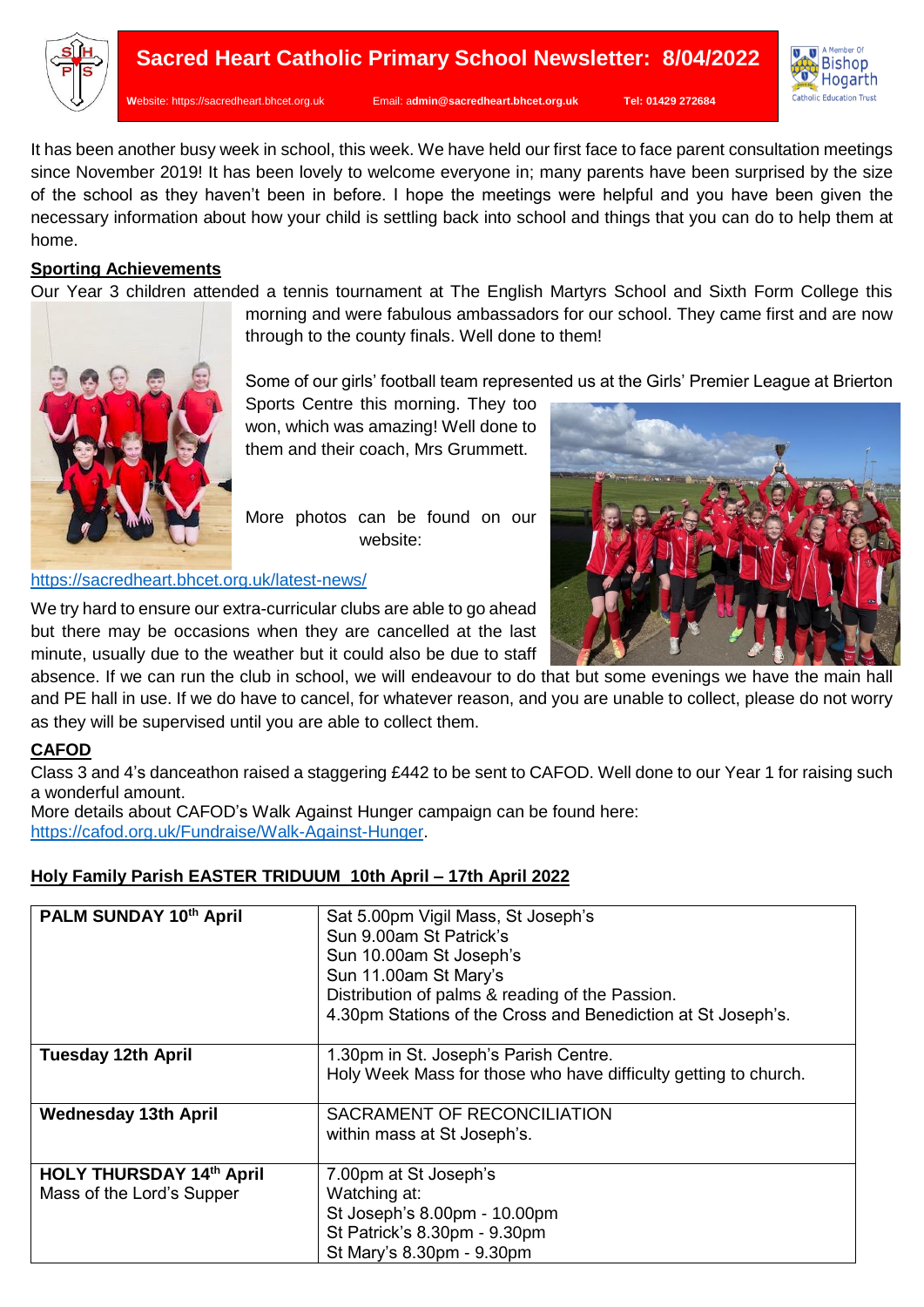| GOOD FRIDAY 15th April             | Walk of Witness with the Cross meet at:                     |
|------------------------------------|-------------------------------------------------------------|
|                                    | St Mary's 10.00am,                                          |
|                                    | St Patrick's 10.00am,                                       |
|                                    | St John Vianney's 10.00am,                                  |
|                                    | St Cuthbert's 10.45am,                                      |
|                                    | St Thomas More 10.45am,                                     |
|                                    | St Joseph's 11.00am,                                        |
|                                    | War memorial 11.15am.                                       |
|                                    |                                                             |
| <b>Commemoration of the Lord's</b> | St Patrick's 3.00pm                                         |
| <b>Passion</b>                     | St Joseph's 3.00pm                                          |
|                                    | St Mary's 3.00pm                                            |
| <b>HOLY SATURDAY 16th April</b>    | St Joseph's 7.30pm, ends 9.00pm                             |
| Easter Vigil                       |                                                             |
|                                    |                                                             |
| <b>Easter Sunday Masses</b>        | St Patrick's 9.00am                                         |
|                                    | St Joseph's 10.00am                                         |
|                                    | St Mary's 11.00am                                           |
|                                    | Please note that there is no evening Mass on Easter Sunday. |

Further information can be found here:<https://sacredheart.bhcet.org.uk/parish/>

## **Nursery**

Our morning Nursery children had a visit from the police and this time they brought the van so some of our children were locked into the van. Luckily, no one had to be taken away and they all returned safely back to Nursery.













More photos can be found in our Latest News on the website: https://sacredheart.bhcet.org.uk/latest-news/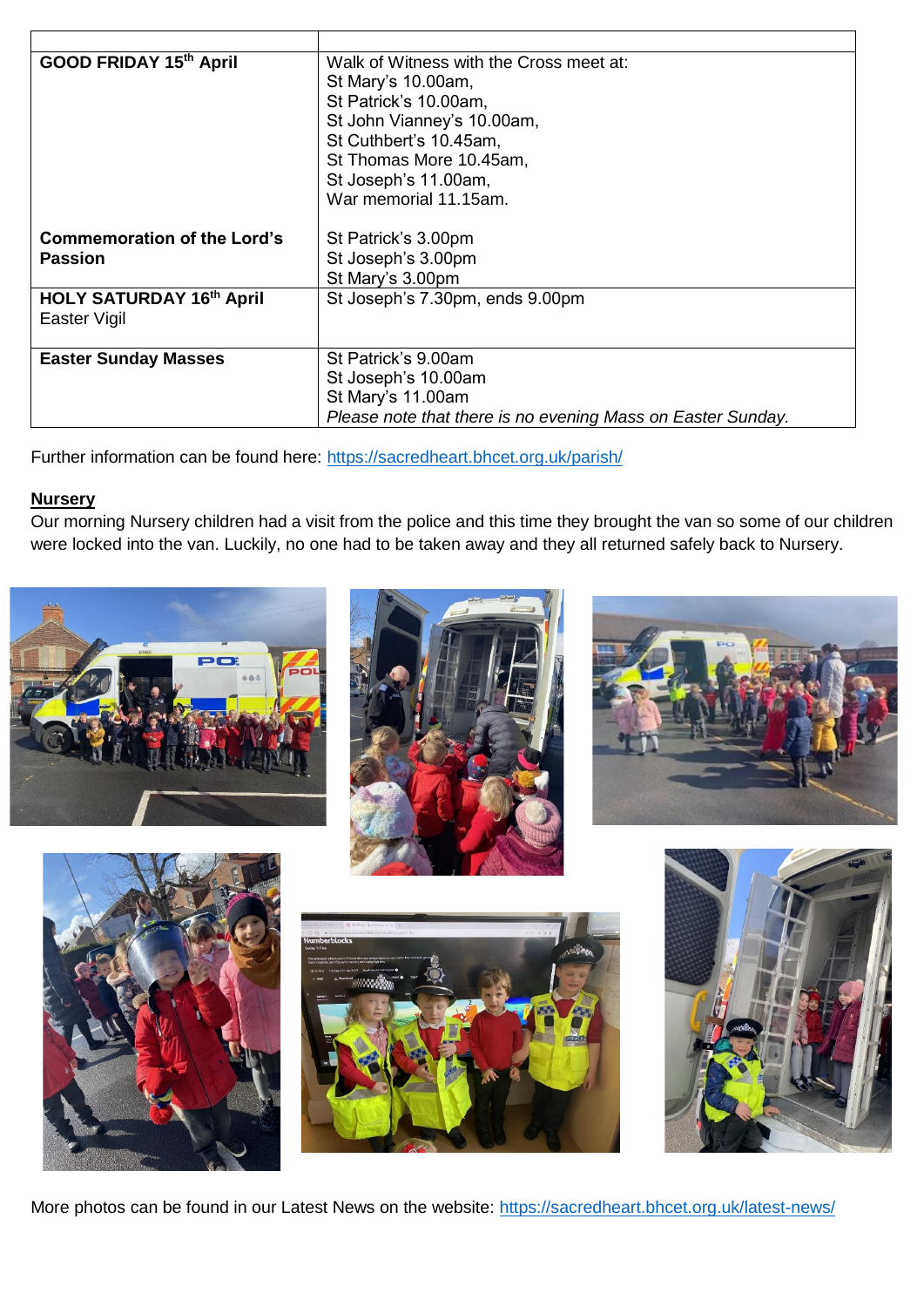**Year 2 – Class 5**



I was fortunate enough to catch our Year 2 in their PE lesson this morning. They have been looking at the different elements that make up circuits, today they put their skills into practise! I am sure they will sleep tonight!









# **VIRTUE FRIDAY**

Well done to the children who were chosen for our Virtue Friday hot chocolate. This week we were looking at the Virtue self-belief and these children had been chosen for demonstrating self-belief in all that they have done, this week. Thank you to the very generous grandma, who donated the beautiful balloons. More photos of the hot chocolate can be found on our website:<https://sacredheart.bhcet.org.uk/latest-news/>